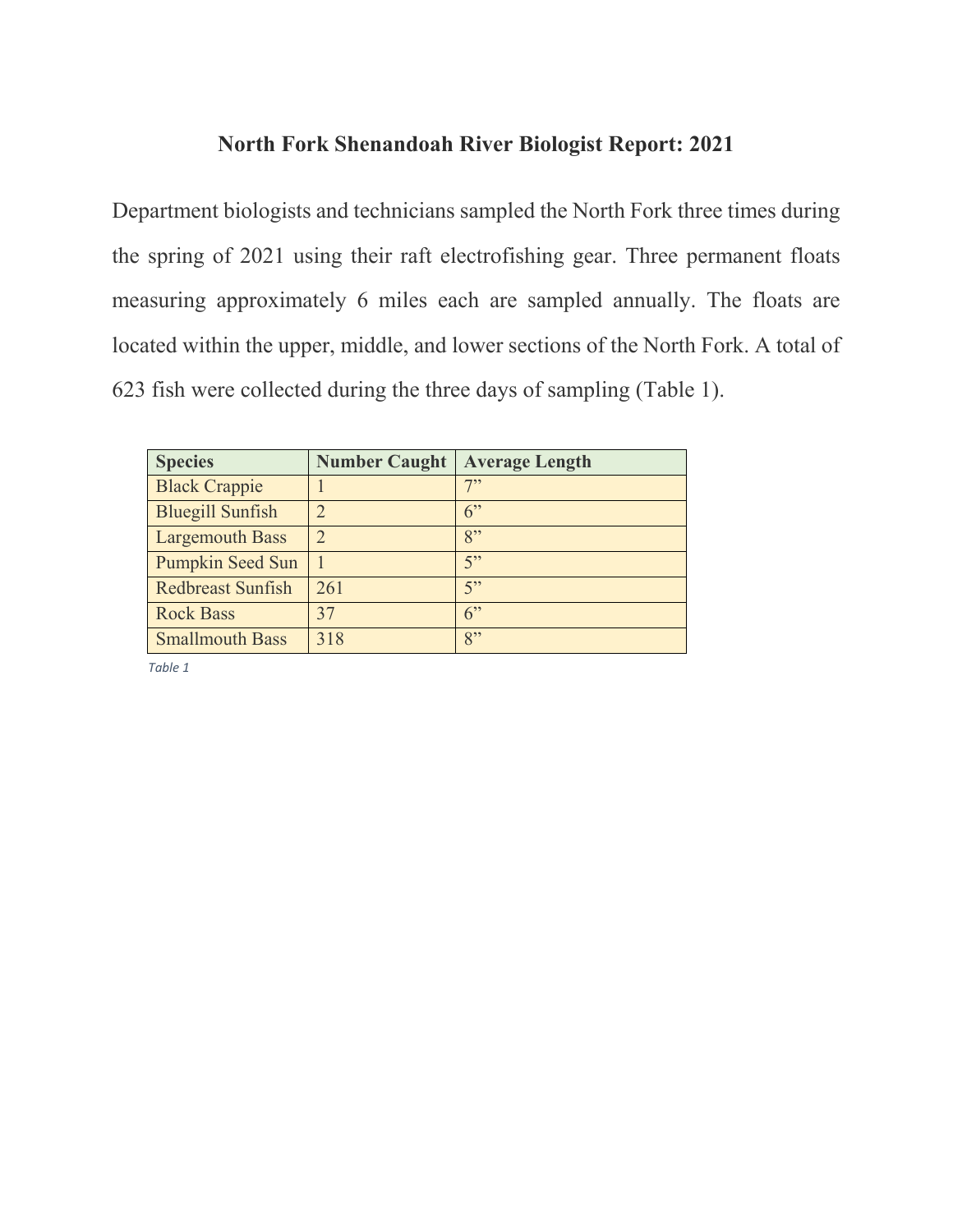#### **Smallmouth Bass**

The most sought after sportfish in the North Fork Shenandoah River is the smallmouth bass. Densities of smallmouth are high and anglers can experience catch rates that average 1.2 bass per hour. Fisheries biologists consider a catch rate greater than one fish per hour to be very good. Experienced anglers can expect catches of 50+ smallmouth in a day of fishing when population numbers are normal. Remember, fishing



success can vary depending upon environmental conditions. The natural mortality rate of smallmouth in the North Fork is high and harvest by anglers is low, based on research conducted by biologists. Therefore, the smallmouth bass population is mostly influenced by environmental conditions (flood/drought/fish health).

Overall our sample yielded high numbers of smaller fish, with a majority falling short of the 11" mark (Figure 1). About 33% of the smallmouth were 11" or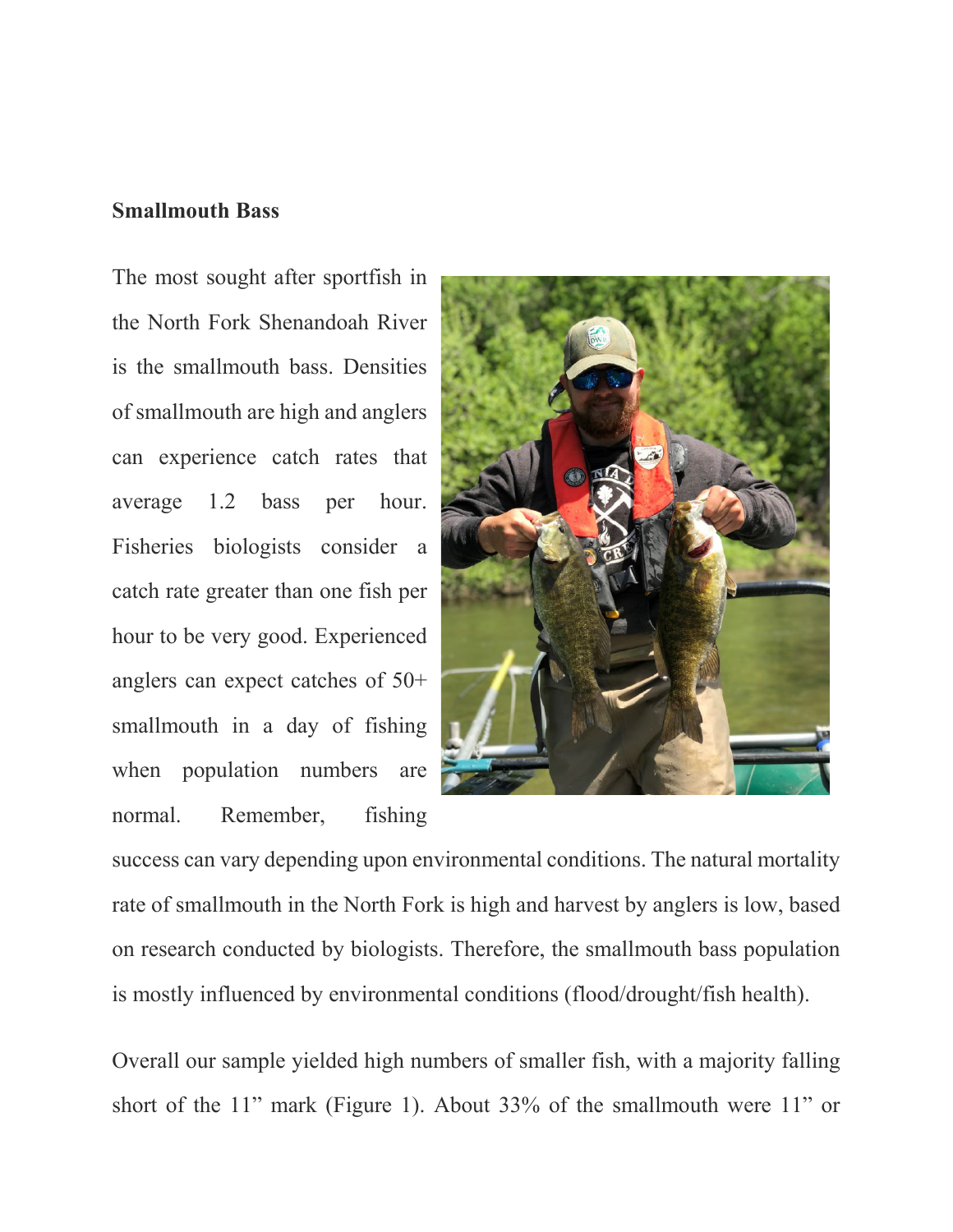greater with only 14% topping 14". We found low numbers of memorable fish with only 5% measuring 17" plus. We believe that the North Fork fish population suffered losses due to the frequent high water events during 2018 (Figure 2). Although no specific fish kills were reported, our data suggests a reduction in overall numbers within the bass population.



*Figure 2*

The good news is, the population is slowly rebounding, and our total catch rate has doubled since we hit a historical low in the spring of 2019 (Figure 3). If you break down the numbers by reach, anglers can expect higher numbers of smaller fish within the upper and lower reaches of the river. For those that prefer larger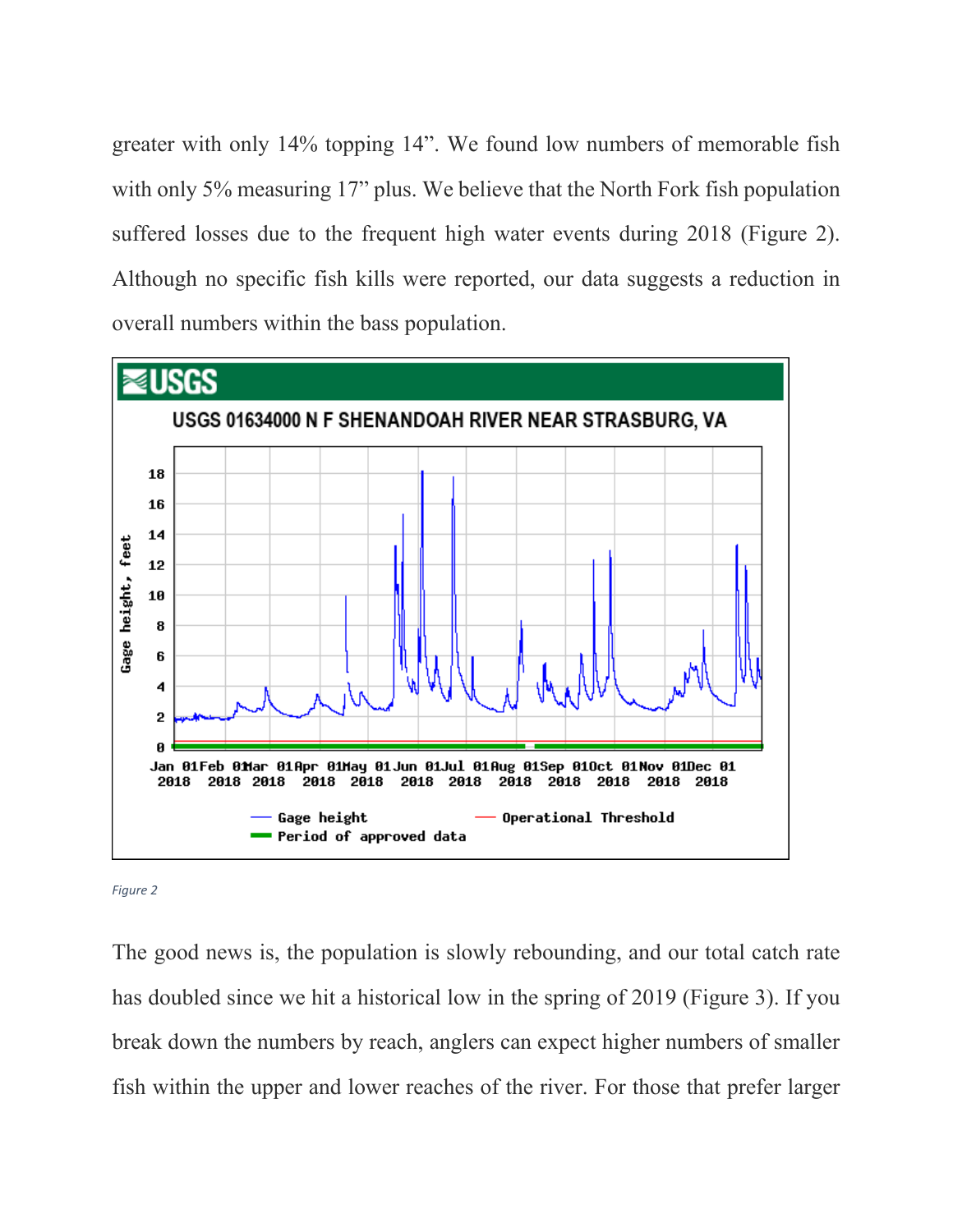fish try the middle reaches, overall numbers are lower but some quality fish are still cruising the ledges (Figure 4). Within the next 3-4 years anglers should see the population recover as long as the bass continue to experience spawning success.

Years when there is a very successful spawn results in a strong "year-class" of bass. These strong year-classes are what makes the fishing favorable. When one or two strong year-classes of bass are reaching the sizes that anglers prefer, fishing can be considered excellent. However, when weak year-classes are produced by environmental variables (like high flows in the spring), fishing success can be poor.

It can be challenging for us to track young of the year bass when sampling takes place in the spring (the young of the year haven't been born yet). Therefore, we track juvenile bass (<7") to assist us with predicting changes to the population through time. Currently, we have experienced a number of years of below average to average numbers of juvenile fish within the system (Figure 5). This helps explain the gradual population recovery after the high flows in 2018.

Anglers will find smallmouth throughout all habitats on the river. One of the most productive areas to find smallmouth is directly below riffle areas or bedrock ledges. The area of the North Fork between Edinburg and Strasburg contains many bedrock ledges. Various types of artificial lures and live baits can be effective for catching smallmouth on the North Fork. Anglers should not limit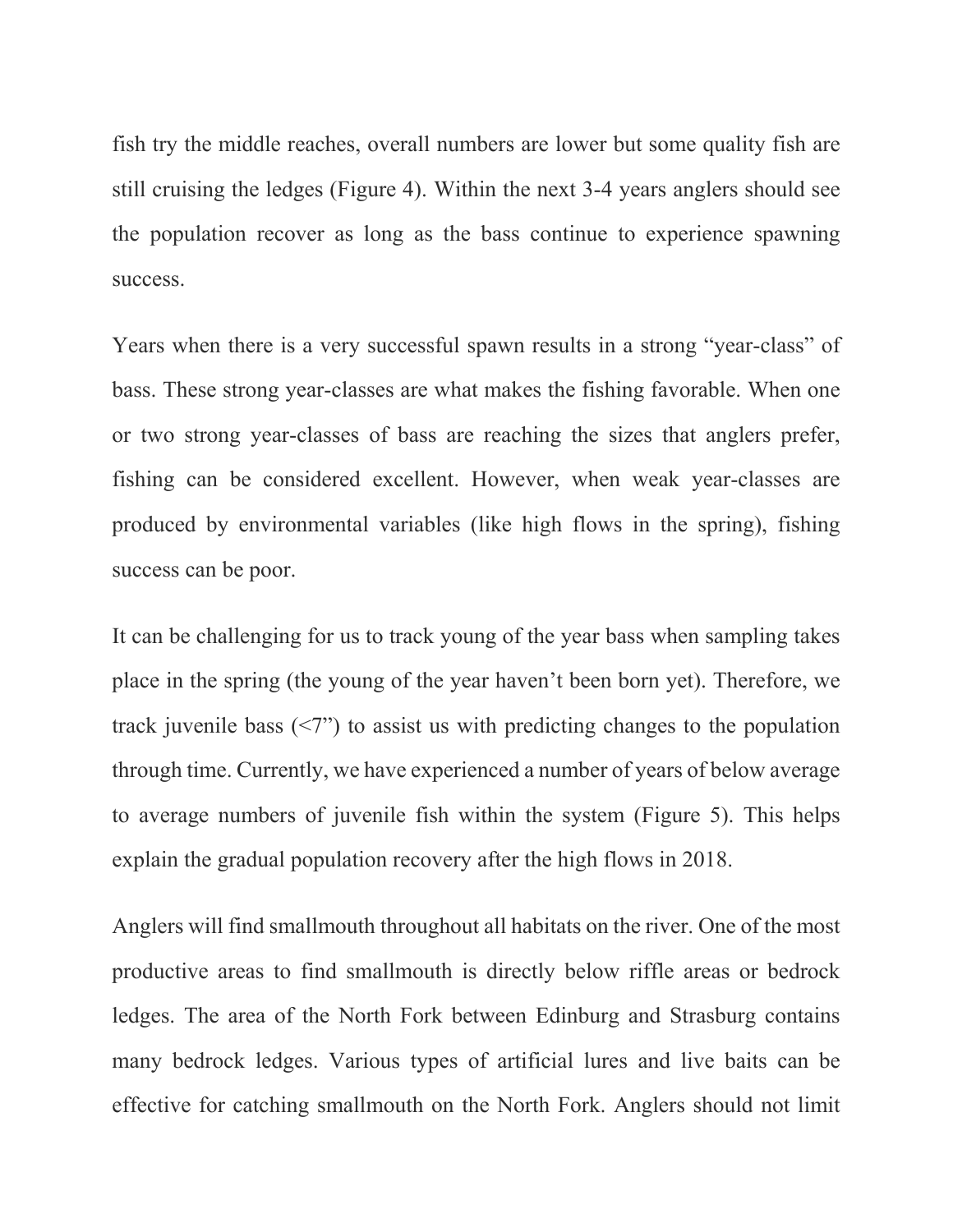their smallmouth fishing to just the warmer months. Smallmouth are active throughout the year and some of the largest bass are caught during the colder months.



*Figure 1*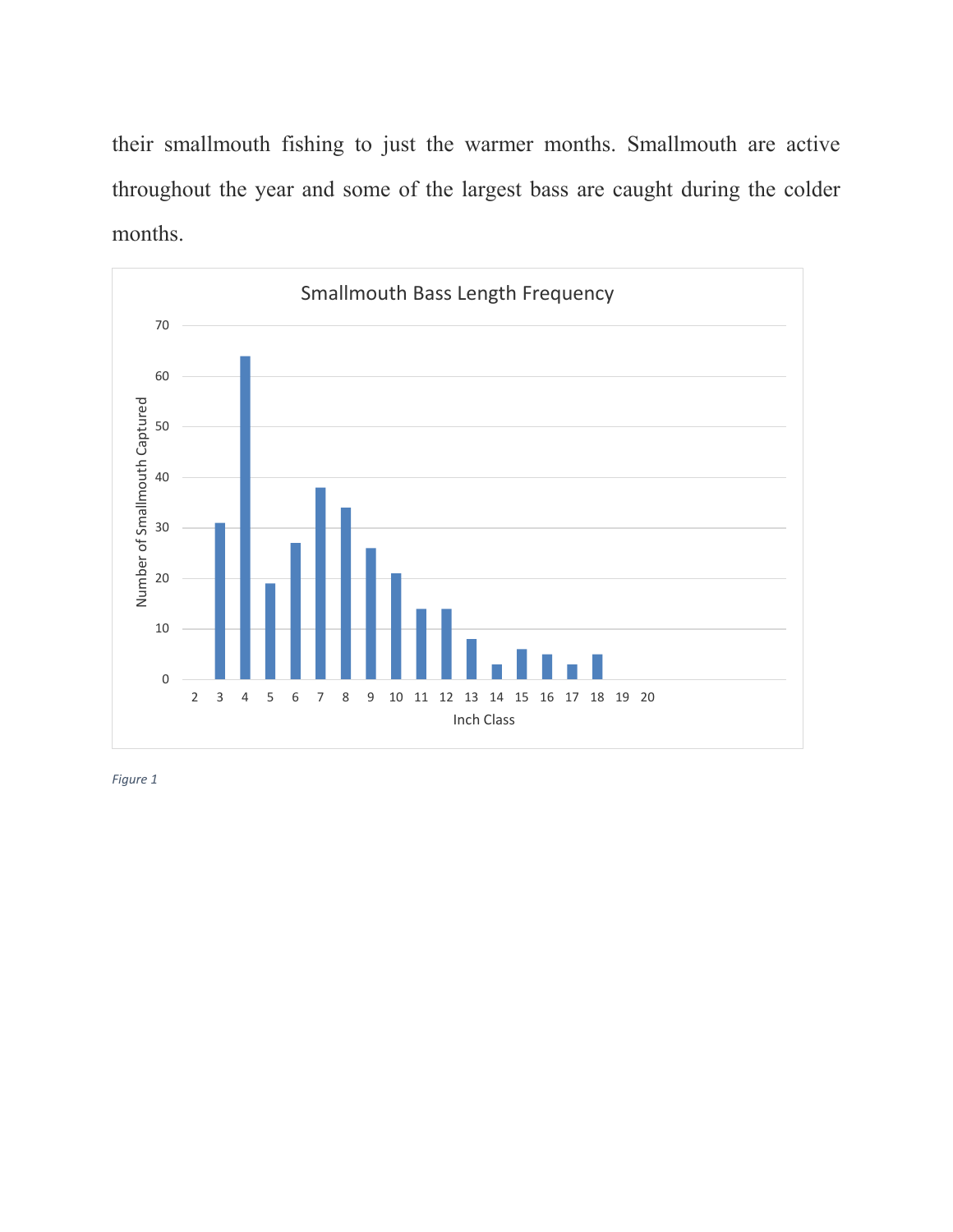





*Figure 4*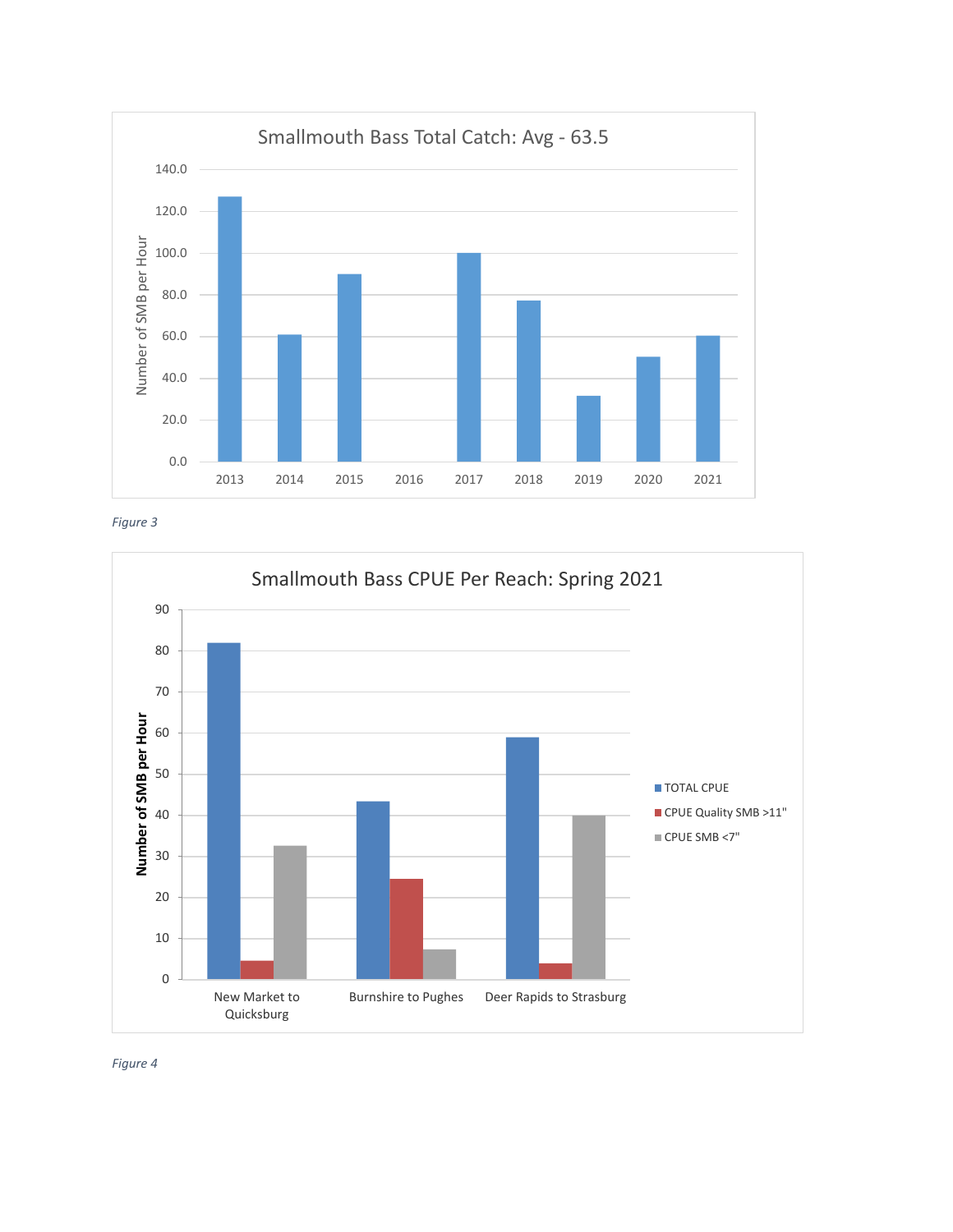

*Figure 5*

#### **Largemouth Bass**

Largemouth bass are limited to relatively few areas of the North Fork where deep pools with slower currents exist. The North Fork has a low percentage of pool habitat compared to the South Fork Shenandoah. However, anglers can encounter some good largemouth fishing in the pools of the North Fork. Most any offering of artificial or natural bait should entice a hungry largemouth.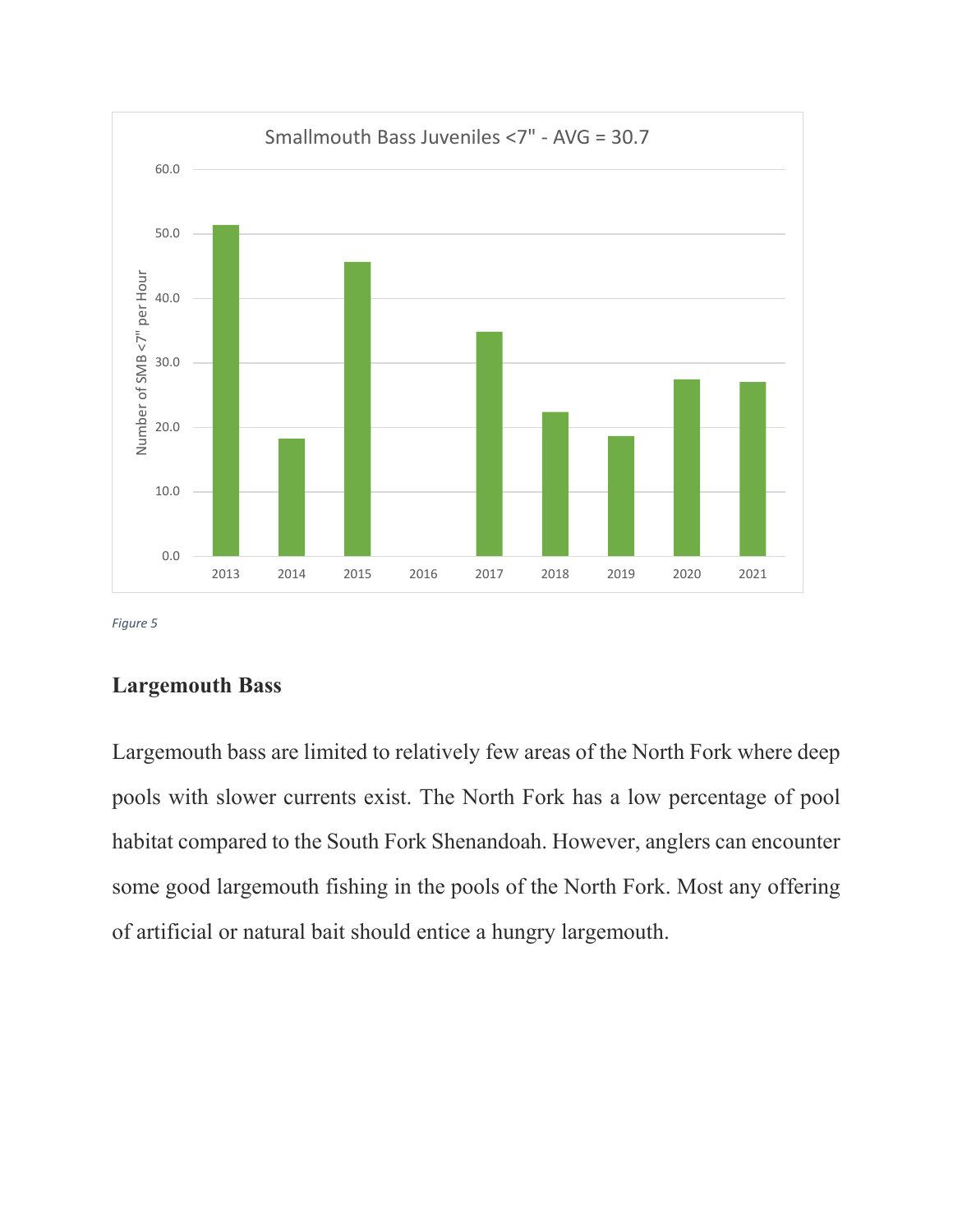#### **Sunfish**

The North Fork Shenandoah River is home to several sunfish species. They include: redbreast sunfish, rock bass, bluegill, and pumpkinseed sunfish. All these sunfish species tend to occupy the same habitats. They prefer to associate with areas of reduced current and structure. The redbreast sunfish may also be located in areas with faster currents. Sunfish densities are excellent and the number of larger "hand-size" panfish is above average. This year we experienced the highest catch rate since we started raft sampling in 2013 (Figure 6). Anglers should not overlook the sunfish population when fishing the North Fork.



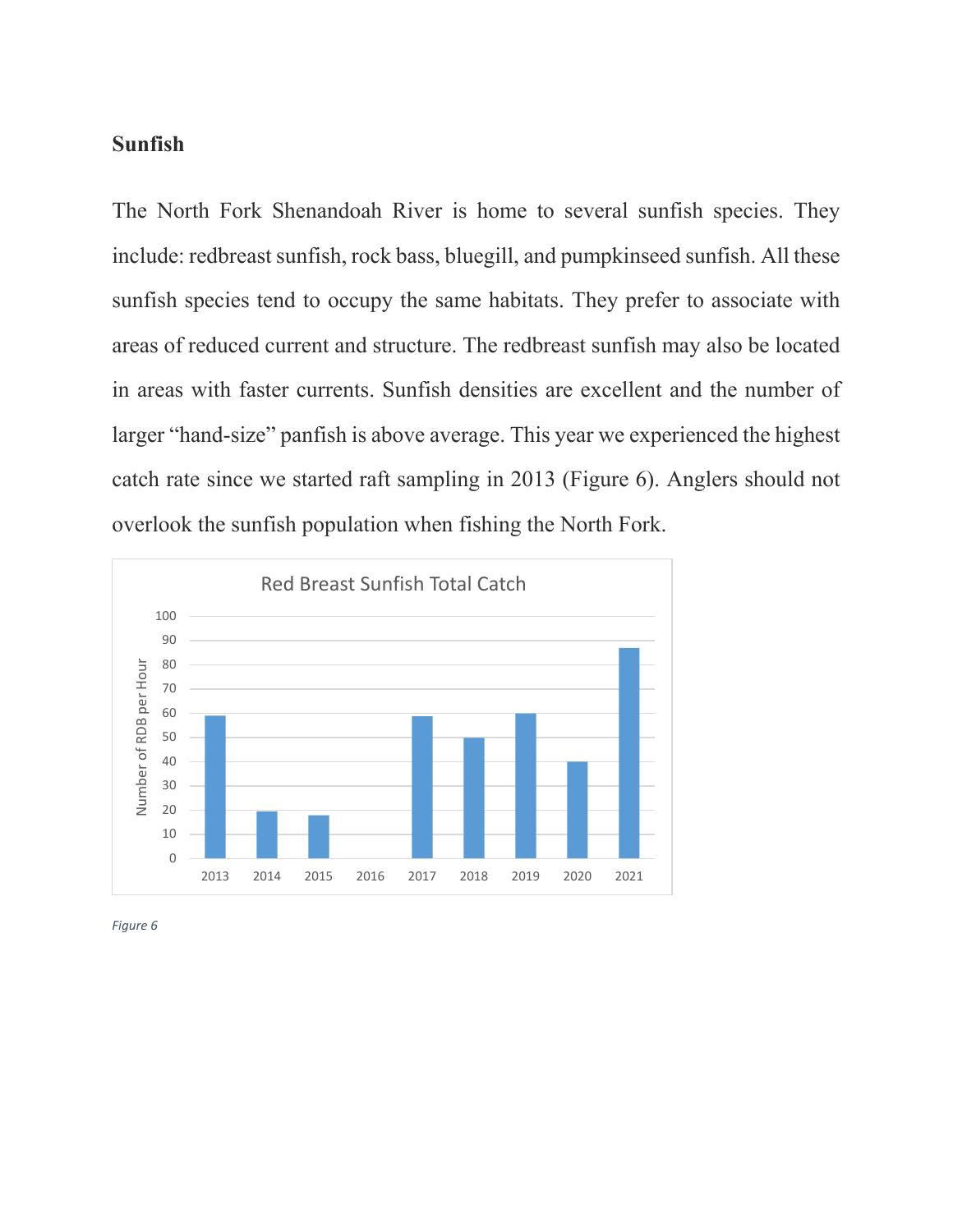### **Fallfish**

The fallfish feel right at home in the mid-depth currents of the North Fork. These fish are numerous and can attain lengths of up to 15 inches. Fallfish are often overlooked as a sportfish, but they can put up a good fight on light tackle. Fallfish often feed on the surface taking mayflies and other insects. Fly fishing for "rising" fallfish on the North Fork can be very rewarding.

### **Muskellunge**

VDWR periodically stocks fingerling-size musky on the North Fork Shenandoah River at 11 sites stretching from New Market to Front Royal. It was last stocked in the fall of 2020 with 204 advanced fingerling musky (approximately 8"). There has been no evidence of muskies reproducing naturally in the North Fork, therefore they must be stocked to sustain a fishery. Musky are stocked to increase diversity to the fishery and provide a challenging trophy fish for anglers to target. Adult musky densities are low, but can be a rewarding surprise when hooking into one.

To learn how to fish for musky, please visit: dwr.virginia.gov/wildlife/fish/muskellunge/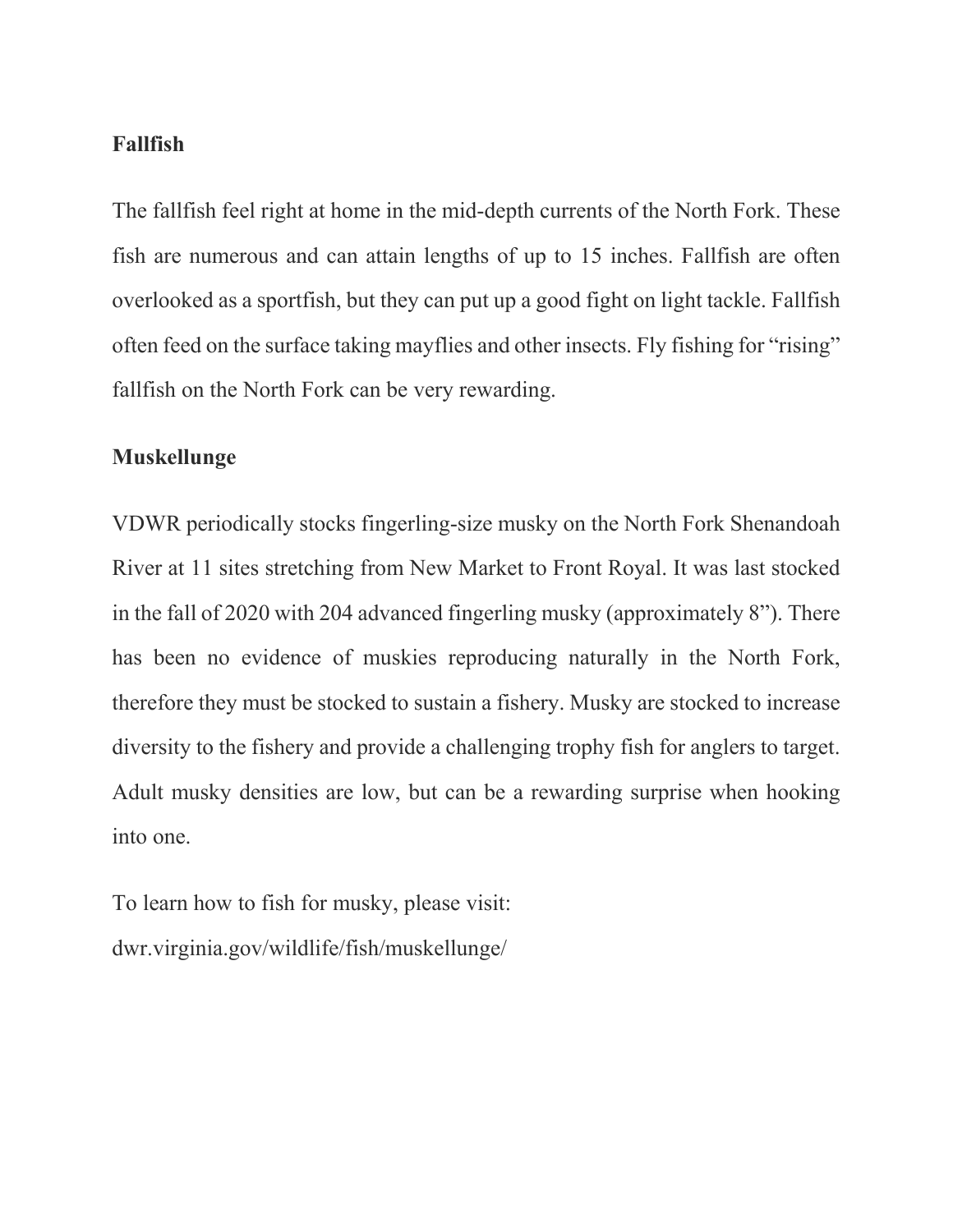## **Channel Catfish**

The North Fork Shenandoah features an underrated catfish fishery. Anglers should focus their efforts from the Woodstock area downstream to Front Royal. Unlike the South Fork there is no fish consumption advisory on the North Fork. This provides an excellent opportunity for anglers to harvest some fish for the frying pan.